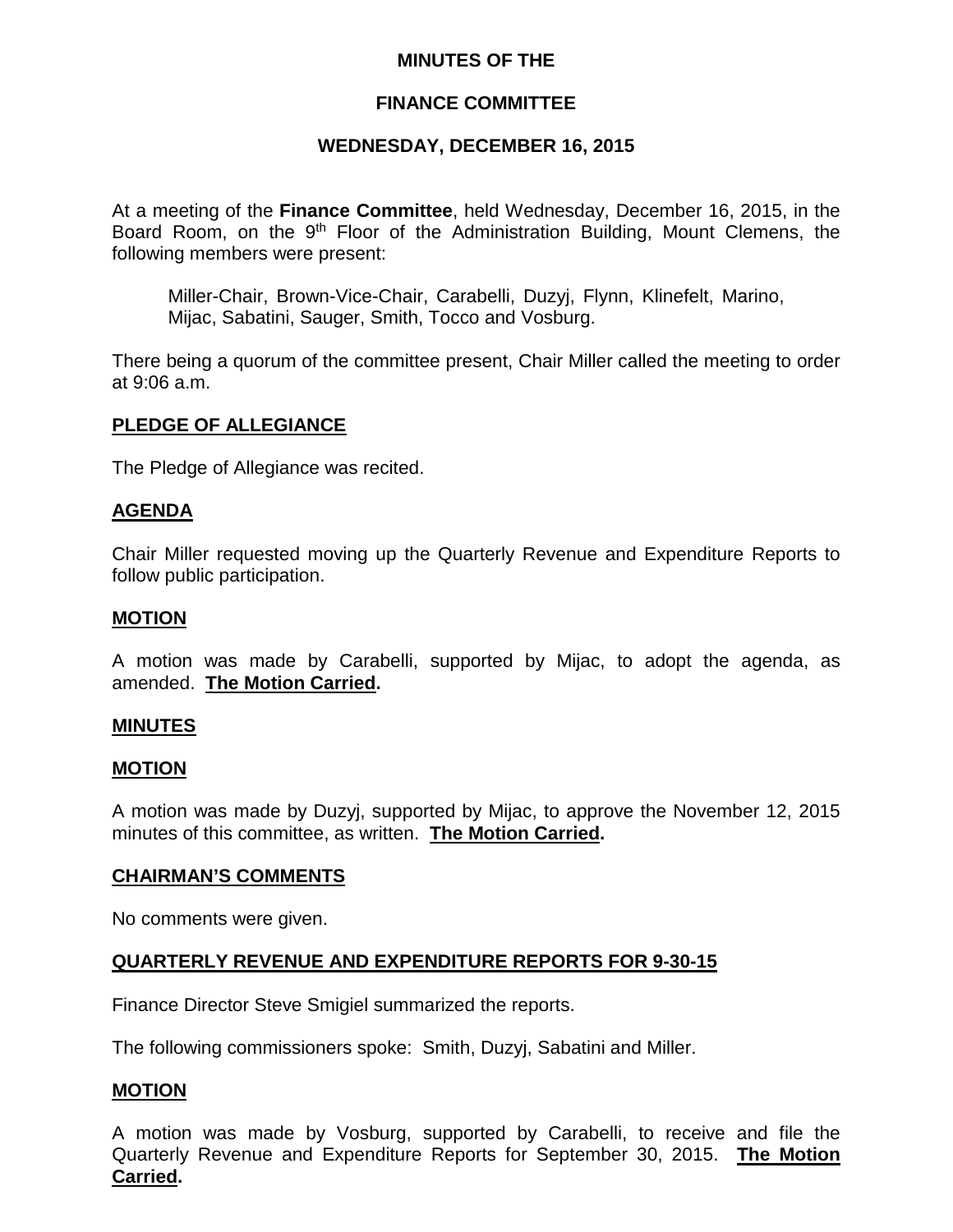# **RECOMMENDATIONS FROM 12-15-15 INFRASTRUCTURE COMMITTEE MEETING**

# **Audio Visual System for 42nd District Court-Romeo/I.T.**

### **COMMITTEE RECOMMENDATION – MOTION**

A motion was made by Brown, supported by Carabelli, to recommend that the Board of Commissioners approve the 42<sup>nd</sup> District Court Romeo – Audio Visual System proposed quotes for purchase; further, a copy of this Board of Commissioners' action is directed to be delivered forthwith to the Office of the County Executive. **THE MOTION CARRIED.**

### **Onix Google Aps User Licenses/I.T.**

### **COMMITTEE RECOMMENDATION – MOTION**

A motion was made by Carabelli, supported by Marino, to recommend that the Board of Commissioners approve the purchase of 600 additional Onix Google Aps user licenses; further, a copy of this Board of Commissioners' action is directed to be delivered forthwith to the Office of the County Executive. **THE MOTION CARRIED.**

### **Additional Avamar Node Purchase/I.T.**

### **COMMITTEE RECOMMENDATION – MOTION**

A motion was made by Carabelli, supported by Mijac, to recommend that the Board of Commissioners approve the additional Avamar Node purchase; further, a copy of this Board of Commissioners' action is directed to be delivered forthwith to the Office of the County Executive. **THE MOTION CARRIED.**

### **Budget Amendment/Fund Additional Position & Upgrade/Planning and Economic Development**

### **COMMITTEE RECOMMENDATION – MOTION**

A motion was made by Vosburg, supported by Mijac, to recommend that the Board of Commissioners approve a 2016 budget amendment in the amount of \$88,546 to fund the addition of one Senior Graphic Systems Data Specialist in the Planning  $\&$  Economic Development Department; the amendment will increase revenues from Transfers In-Other Funds by \$87,489 and Utilization of Fund Balance by \$1,057 and increase expenditures in the following line items in the General Fund: Full Time Wages-\$53,071, FICA/Medicare-\$4,060, Pension/Retiree Health Care-\$16,829, Health Care/Dental/Life Insurance-\$12,770, Work Camp/Other-\$754 and Internal Services (liability insurance)- \$1,062; a corresponding amendment will be required in the December year-end Sheriff Grant Fund to increase fund balance utilization by \$87,489 and increase Transfers Out by the same amount; further, this budget action addresses budgetary issues only. It does not constitute the Commission's approval of any County contract. If a contract requires Commission approval under the County's Contracting Policy or the County's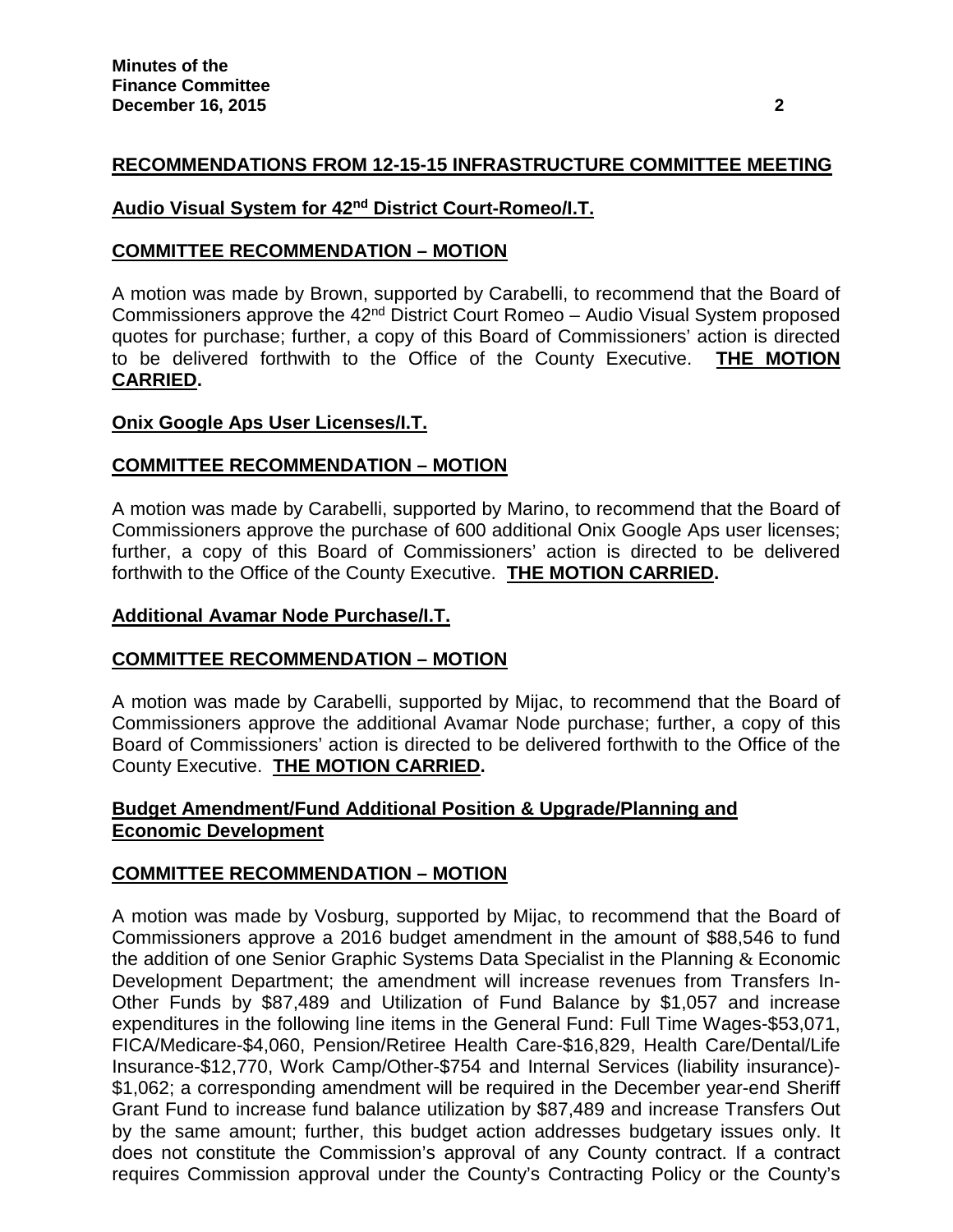Procurement Ordinance, such approval must be sought separately; further, a copy of this Board of Commissioners' action is directed to be delivered forthwith to the Office of the County Executive. **THE MOTION CARRIED.**

# **ITEMS MOVED FROM 12-9-15 JUSTICE AND PUBLIC SAFETY COMMITTEE MEETING**

### **Budget Amendment/800MhZ Radio System Coverage Enhancements Project/Emergency Management**

# **COMMITTEE RECOMMENDATION – MOTION**

A motion was made by Duzyj, supported by Carabelli, to recommend that the Board of Commissioners approve a 2016 General Fund budget amendment in the amount of \$6,177,303 to provide funding for the proposed 800MhZ Radio System Coverage Enhancements Project; the Finance Director has indicated that funding is expected to be available from 2015 budgetary savings in operating expenditures and operating transfers to other funds; the budget amendment will increase the utilization of fund balance by \$6,177,303 and increase Operating Transfers Out (to the Capital Improvement Fund) by the same amount; further, this budget action addresses budgetary issues only. It does not constitute the Commission's approval of any County contract. If a contract requires Commission approval under the County's Contracting Policy or the County's Procurement Ordinance, such approval must be sought separately; further, a copy of this Board of Commissioners' action is directed to be delivered forthwith to the Office of the County Executive.

Emergency Management Director Vicki Wolber gave an overview of the project. She noted that the inter-local funding agreement pertaining to this project was approved by the Warren City Council at their meeting last night.

Also present to answer questions: Jill Smith, Assistant Corporation Counsel, and Sean McCarthy, Technical Services Manager.

The following commissioners spoke: Miller, Duzyj, Marino, Vosburg, Sabatini, Brown, Tocco, Klinefelt, Smith and Carabelli.

A roll call vote was taken as follows:

Voting yes were Brown, Carabelli, Duzyj, Klinefelt, Marino, Mijac, Miller, Sauger and Smith. There were 9 "Yes" votes.

Voting no were Flynn, Sabatini, Tocco and Vosburg. There were 4 "No" votes.

# **THE MOTION CARRIED.**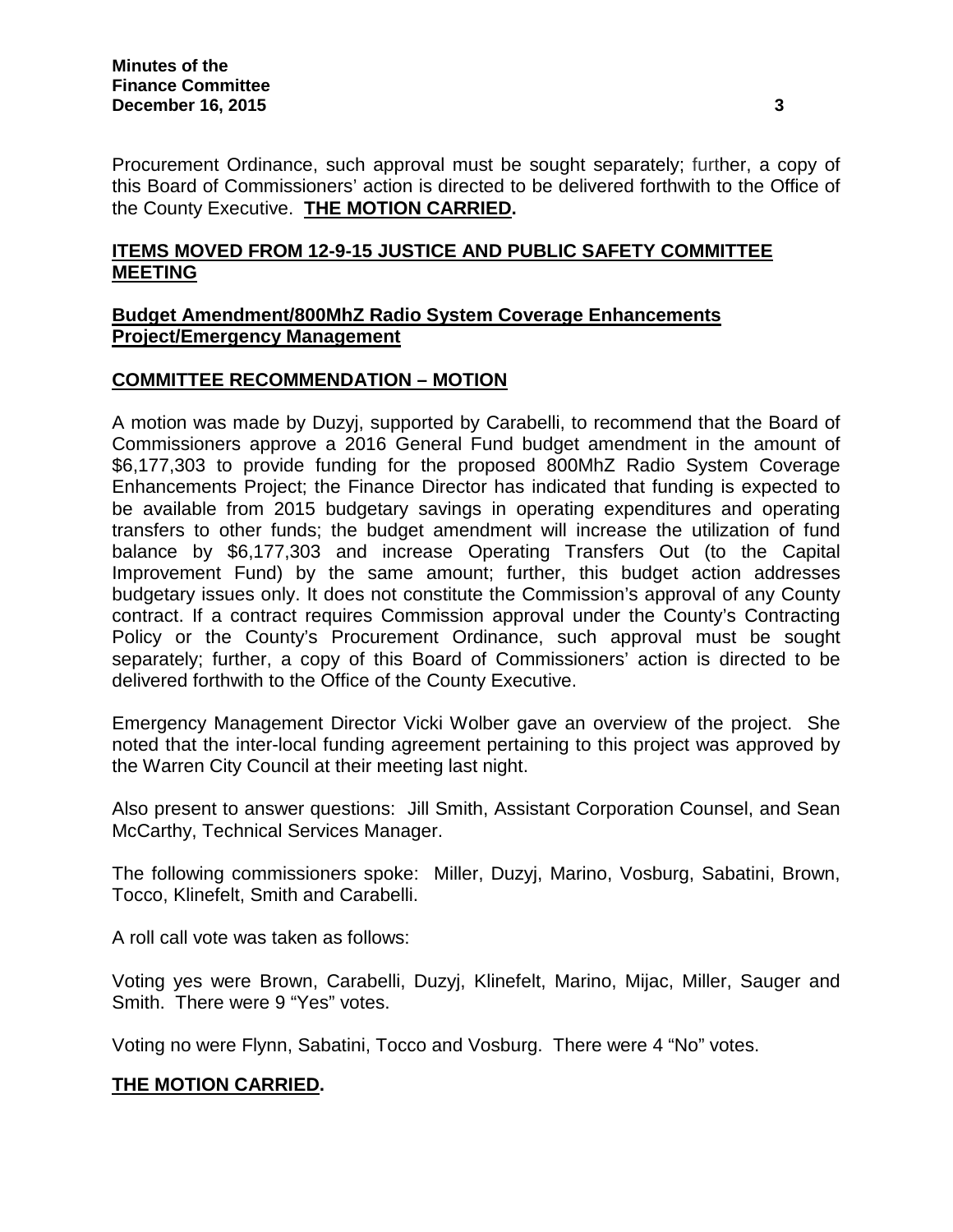# **Contract with Motorola Solutions, Inc./Radio System Coverage Enhancements/Emergency Management**

### **COMMITTEE RECOMMENDATION – MOTION**

A motion was made by Vosburg, supported by Smith, to recommend that the Board of Commissioners approve the radio system coverage enhancements contract proposal with Motorola Solutions, Inc., in the amount of \$9,687,066; further, a copy of this Board of Commissioners' action is directed to be delivered forthwith to the Office of the County Executive. **THE MOTION CARRIED WITH FLYNN, SABATINI AND TOCCO VOTING "NO."**

#### **Inter-local Funding Agreement with City of Warren/Radio System Coverage Enhancements Project/Emergency Management**

# **COMMITTEE RECOMMENDATION – MOTION**

A motion was made by Duzyj, supported by Sauger, to recommend that the Board of Commissioners approve the inter-local funding agreement with the City of Warren as it relates to the Radio System Cover Enhancements Project; further, a copy of this Board of Commissioners' action is directed to be delivered forthwith to the Office of the County Executive. **THE MOTION CARRIED WITH SABATINI VOTING "NO."**

### **Budget Amendment/Carry Over 2015 Savings to 2016 Budget/Purchase of Armored Vehicle for SWAT Team/Sheriff**

### **COMMITTEE RECOMMENDATION – MOTION**

A motion was made by Sabatini, supported by Brown, to recommend that the Board of Commissioners approve an increase in the Sheriff Department's 2016 budget by up to \$350,000 in the Capital Outlay category through the use of fund balance generated through 2015 operating expense savings in the Sheriff's Department; further, this budget action addresses budgetary issues only. It does not constitute the Commission's approval of any County contract. If a contract requires Commission approval under the County's Contracting Policy or the County's Procurement Ordinance, such approval must be sought separately; further, a copy of this Board of Commissioners' action is directed to be delivered forthwith to the Office of the County Executive.

The following commissioners spoke: Flynn, Sauger, Carabelli and Duzyj.

Chair Miller called for a vote on the motion and **THE MOTION CARRIED WITH MILLER VOTING "NO."**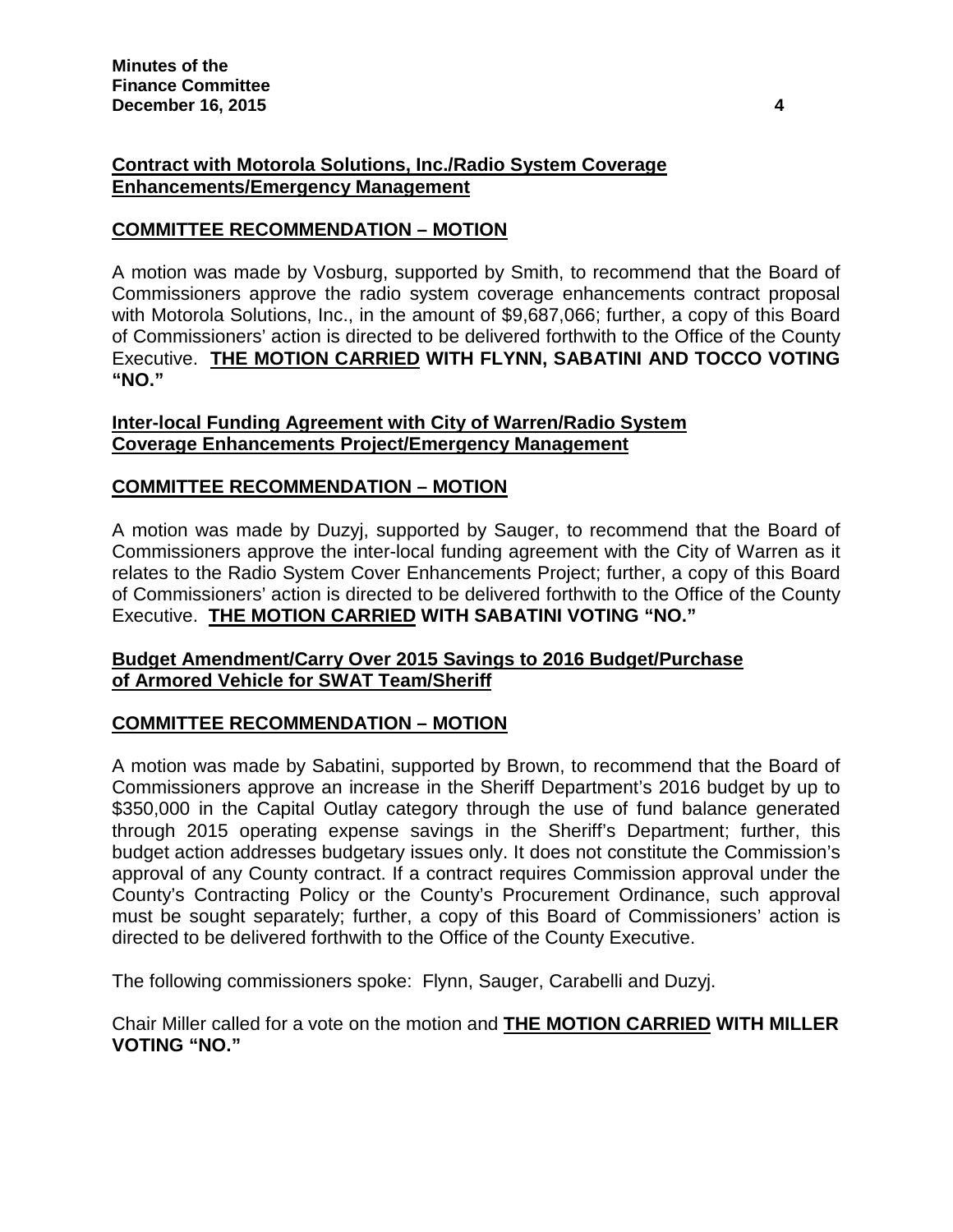#### **ADOPT PROCLAMATION COMMENDING PATRICIA BILL FOR HER SERVICE AS A MEMBER OF THE MACOMB COUNTY BOARD OF CANVASSERS (OFFERED BY FLYNN AND DUZYJ)**

#### **COMMITTEE RECOMMENDATION – MOTION**

A motion was made by Flynn, supported by Duzyj, to recommend that the Board of Commissioners adopt a proclamation commending Patricia Bill for her service as a member of the Macomb County Board of Canvassers.

The following commissioner spoke: Vosburg.

Chair Miller called for a vote on the motion and **THE MOTION CARRIED.**

#### **MARTHA T. BERRY BUILDING USE AGREEMENT**

#### **COMMITTEE RECOMMENDATION – MOTION**

A motion was made by Tocco, supported by Marino, to recommend that the Board of Commissioners approve the building use agreement between the County of Macomb and the Macomb County Human Services Board as presented; further, a copy of this Board of Commissioners' action is directed to be delivered forthwith to the Office of the County Executive. **THE MOTION CARRIED.**

#### **MARTHA T. BERRY 45-DAY CONTINUATION BUDGET**

#### **COMMITTEE RECOMMENDATION – MOTION**

A motion was made by Tocco, supported by Marino, to recommend that the Board of Commissioners adopt a continuation budget for the Martha T. Berry Medical Care Facility that authorizes expenditures at the level appropriated for 2015 on a pro rata basis for the first 45 days of 2016; further, a copy of this Board of Commissioners' action is directed to be delivered forthwith to the Office of the County Executive.

MTB Director/Administrator Jennifer Morgan indicated that she is still working with the Finance Department on the Martha T. Berry Medical Facility 2016 budget proposal; once finalized and formatted according to Finance Department suggested specifications, the budget will be presented to the Board. Ms. Morgan noted that no county contributions are being requested for 2016.

Chair Miller called for a vote on the motion and **THE MOTION CARRIED.**

### **CORRESPONDENCE**

No correspondence was provided.